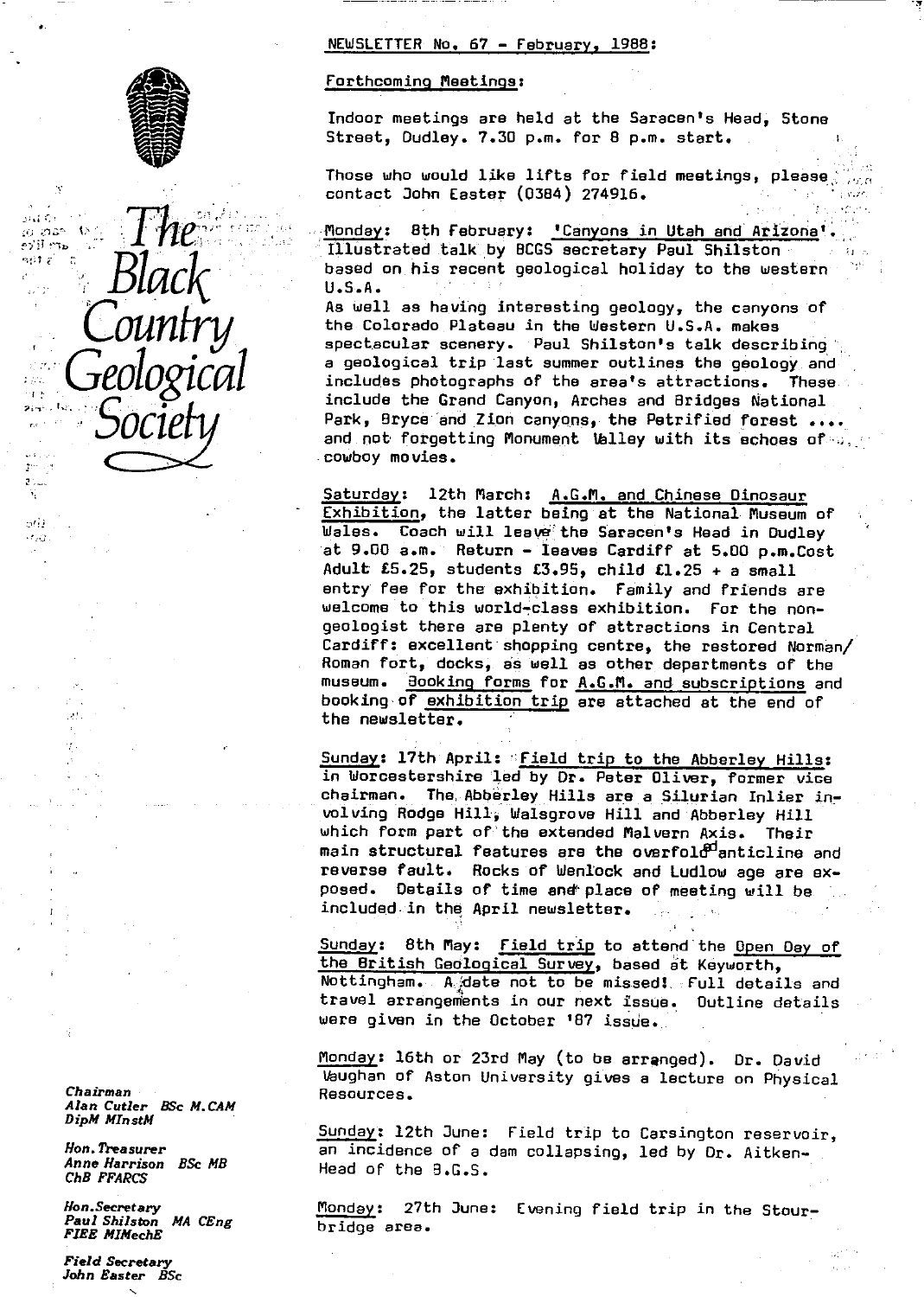Monday: llth July: Evening field trip to be arranged.

 $- 2 -$ 

Monday: 19th September: 'Those Incredible Limestone Mountains of South China', illustrated talk by A.C.. **Waltham of Trent Polytechnic,** Nottingham.

**October : -, Field trip to Clee Hills.** Joint meeting with Shropshire Geol. -Society.

## EDITORIAL :

**It was very** pleasing to hear **of a** fine turn-out to an excellent ,lecture on the Shropshire Mammoth - **, last** month.

Over the festive period I was in a position to make some observations from the other side of the channel. **The interest in geology is no less strong than in this country although I doubt whether local geological societies are** quite so active. **Universities seem** to take the lead in disseminating-information to **their local areas and** provide opportunities for **local amateur** interest. They are **only too willing,** when approached, to open **their** doors to visitors. Dijon university in.,3urgundy is one example which allows visitors to view their extensive. Jurassic fossil collection and will provide guided assistance. General interest has also led to the publication of an excellent series of field guides (U.K. authors and publishers take note) which I would well recommend to anyone contemplating visiting France. These **are published** by Masson of Paris and include over, 2G regional guides plus a general 'Geology of France' edited in English. At around £15 they represent good value for (French) money! Accompanying • these guides are maps on a 1:8,000 or the newer 1:50,000 **scale. I include some further details later in this.** newsletter.

.-T.he general awareness of French people with regard to geology may stem from its widespread inclusion **in 3rd year science** courses in the Lycees. This contrasts with. the U.K. **where, it remains a minority option. People elm are well acquainted with their local resources - building stone, paving materials and** other related products; something that .I wouldn't say was true

here, despite the efforts of B.C.G.S.! In conclusion I have included some -articles from the French press in our 'from the papers' section, one in which the local population became only too well aware of their regions geological pecularitiesl Hope the strain of translation isn't 'trop fatigant.' A la procheine.

September 14th, 1987. Talk by Professor Westbrook of Birmingham University on the Accretionary Processes in the Barbados Reef:

Professor Westbrook began his talk by using maps of results from different **geophysical techniques. The first was of gravity anomalies over the Mid-Atlantic** ridge and Caribton. It showed the essociated transform faults, and the strong anomaly related to the subduction zone in the Caribbean.

**A** geological terrain is a group of units of the same formation, such as fore-arc and back-arc: basins, and **adcretionary** complexes of the Caribbean. Panama is rising because of having a subduction **zone on** each side of it.

Gravity anomalies recorded from ships showed the island arc in the Mont **Pelee area, and** strong negative recordings at the junction of the Caribbean and Atlantic plates. The new Royal Research Ship "Charles Darwin" was used for these studies. Instruments can be towed, such as hydrophones in airgun studies, and two ships can be used in tandem to give a bigger spread of results. At the decollement horizon, where sediments are scraped off, this wedge can be shown. The Moho can be seen, and also folds, thrusts, sea bed irregularities, and the Caribbean-Atlantic plate-junction to a depth of 12 kilometres.

Side scan sonar gives sea bed details out to 30 **km.** on either side of the ship,.and can pick out thrust ridges of the accretionary complex. If the angle is suitable, it can pick out the trend of transform faults, rather like light picks out archaeological crop marks. Heat flow decreases with thickness, but high heat flow is shown at thrusts, where water is squeezed up as mud volcanoes. There are hundreds of mud volcanoes on the accretionary complex. A series of thrusts are rotated up, then overridden up ramps. **Out of sequence thrusts go** through the **whole series of sediments, and maintain the** stability of the accretionary complex. The Tobago Trough fore-arc basis is being re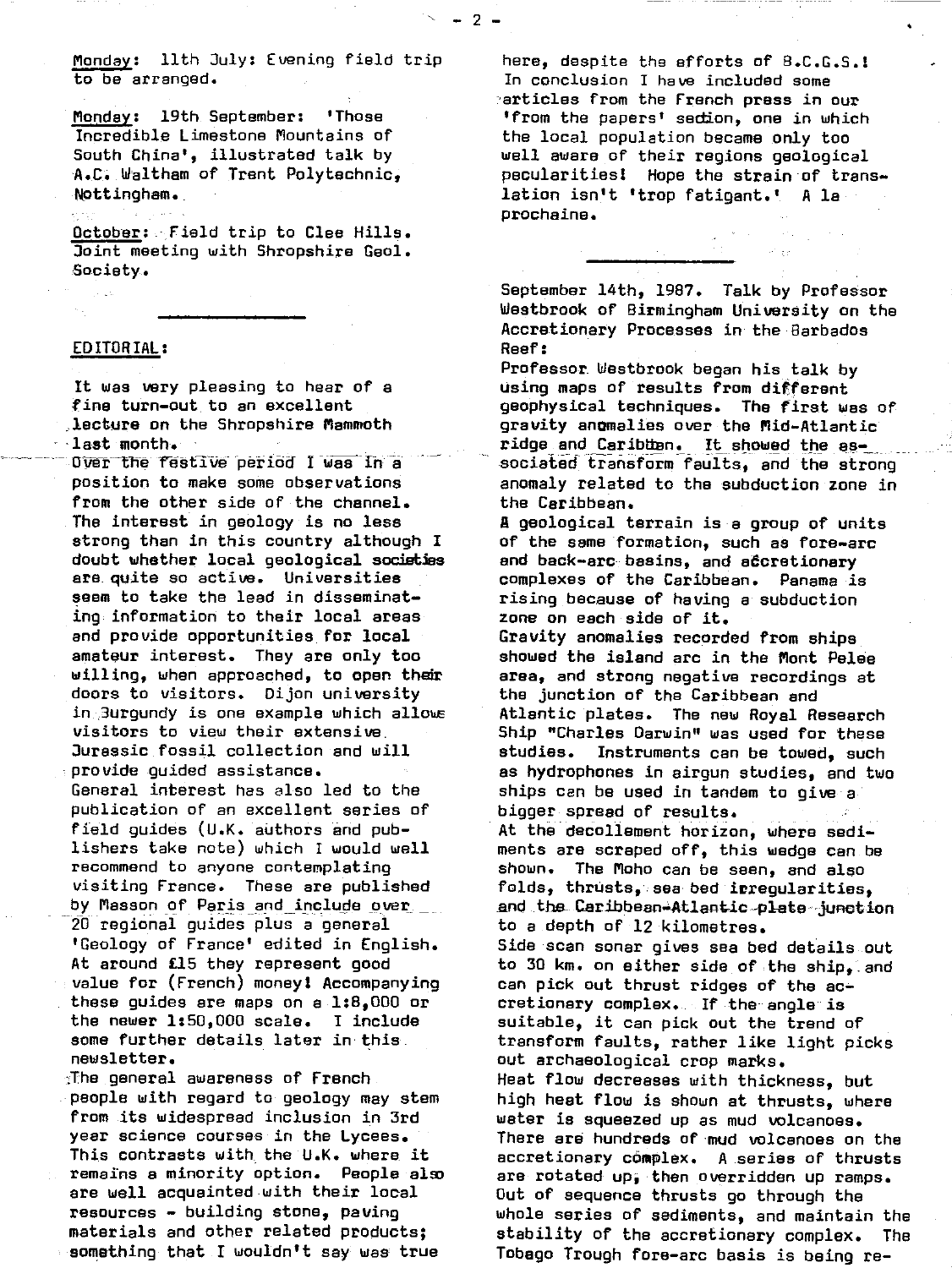duced by the advancing accretionary prism. In Barbados the Eocene turbidites have mud diepirs rising through them, including oil and other hydrocarbons.

Total magnetic anomalies reflect polarity changes in the oceanic crust. The changes are parallel to the Mid-Atlantic Ridge, and are truncated by transform faults. The Lesser Antilles arc has no trench, because the system is so filled with sediments. This can be deduced by seismic refraction, and computing the densities from gravity anomalies. In the Orinoco delta, vast sediments have been deposited since the Miocene.

Barbados sits on the junction of the two plates, on a thrust surface rather like the Maine. Movement is possible because of the high pore pressure in the sediments below.Ash bands and planktonic rocks above could also be seen.

This most interesting and stimulating talk was followed by questions. Answers to these included that the Cayman trough is a tiny area of sea floor spreading, the whole Caribbean plate moves eastwards at about 2 cm. a year.-

#### Sheila Pitts :

:...November 16th, 1987. Lecture by Dr. Reg Bradshaw of Bristol University. 'Geology and Philately:

Yes, there is a connection as we soon found out. There are over 2,000 stamps alone related to the oil industry. Some have views, some have cross sections and many are capable of being used for study, or learning particularly those which are in a set. showing the exploration and develop-- ment:af';a geology related industry. Dr.'.drad-shaw gave a good, humorous talk - whichawas instructive and en-joyable. He 'suggested. that there were over  $5,000$  stamps of geological  $\approx$ or geology related:.subjects. There is apparently a Geology Philately Club in U.S.A. He had been collecting such  $\sim$ stamps for 15 years, but whilstemany stamps were cheap, others stretched the packet somewhat. We were shown stamps:.related to the Pacific Ring of Fire, the mid-Atlantic ridge, Iceland and Surtsey, the Antarctic, the Ascension Islands, St. Helena and Tristan da Cunha. There were stamps of spectacular

k

volcanoes at the subduction zone, in places such as Kamchatka, Japan, the Philippines, New Zealand, Antarctica, Ecuador - mud plains, and Martinique where people were killed, not by lava, but by the gasses emitted.

Slides of the Great Geyser in Iceland and the precipitation of salts and terraces of minerals in New Zealand, the West Indies and elsewhere **proved' ..** attractive.

Other subjects covered included a group of slides showing the origin of diamonds; the erosion of rocks in the Himalayas, Austrian Alps, Czechoslovakia by glaciation: and of the Grand Canyon, Iceland and Rhodesia by fluvial action. The Karst region of South China event produced several stamps. There was a series of Russian stamps on **geophysical** techniques. Airborne, ground based,'end seismic techniques were included and were directed to mineral resources. far devotees of the Prof. Challenger series, there was a stamp depicting 'The Lost World', one of Sir Arthur Conan Dayle's adventure stories. ad Gold Some countries we found, commemorated their famous geologists - not so alas, the U.K. There were many more stamps, but your Editor's space is limited. This is probably an inadequate report, however suffice it to say that the fact that three of us present had at another place heard Dr. Bradshaw talk on this subject, in no way dulled our enjoyment of an excellent and instructive evening. The meeting was Chaired by John Golledge who gave the vote of thanks.

#### Douglas Warren:

#### B.C.G.S. [News](news:) [:](news:)

 $\eta \sim 1$ 

A letter from Stoke-on-Trent museum has thanked us for our newsletters which they will keep as an archive. B.C.G.S. sent them all newsletters from issue  $1$  in  $1975.$ 

 $\Delta\chi_{\rm{eff}}=0$ 

ਾ ਹੈ। ਇਕ ਬਾਰ ਦੇ ਕੋਈ

Books, mineral specimens, etc.

1. Mineral specimens are available from 0.3. and D. Wilson, Stone Science, 3tyn Eglwys, Llanddyfnan,.Llaiigefni,Anglesey, LL75 8UL. Tel: 0248 70310. They are found to be- good -and-helpful. Mr. and Mrs. **Wilson are both graduates of Geology and** have recently returned from 1drocco *with a* range of specimens. \_ ,.  $\mathbf{q}_\mathrm{A}$  and

 $2.4$  New text  $-i$  Prehistory' dealing with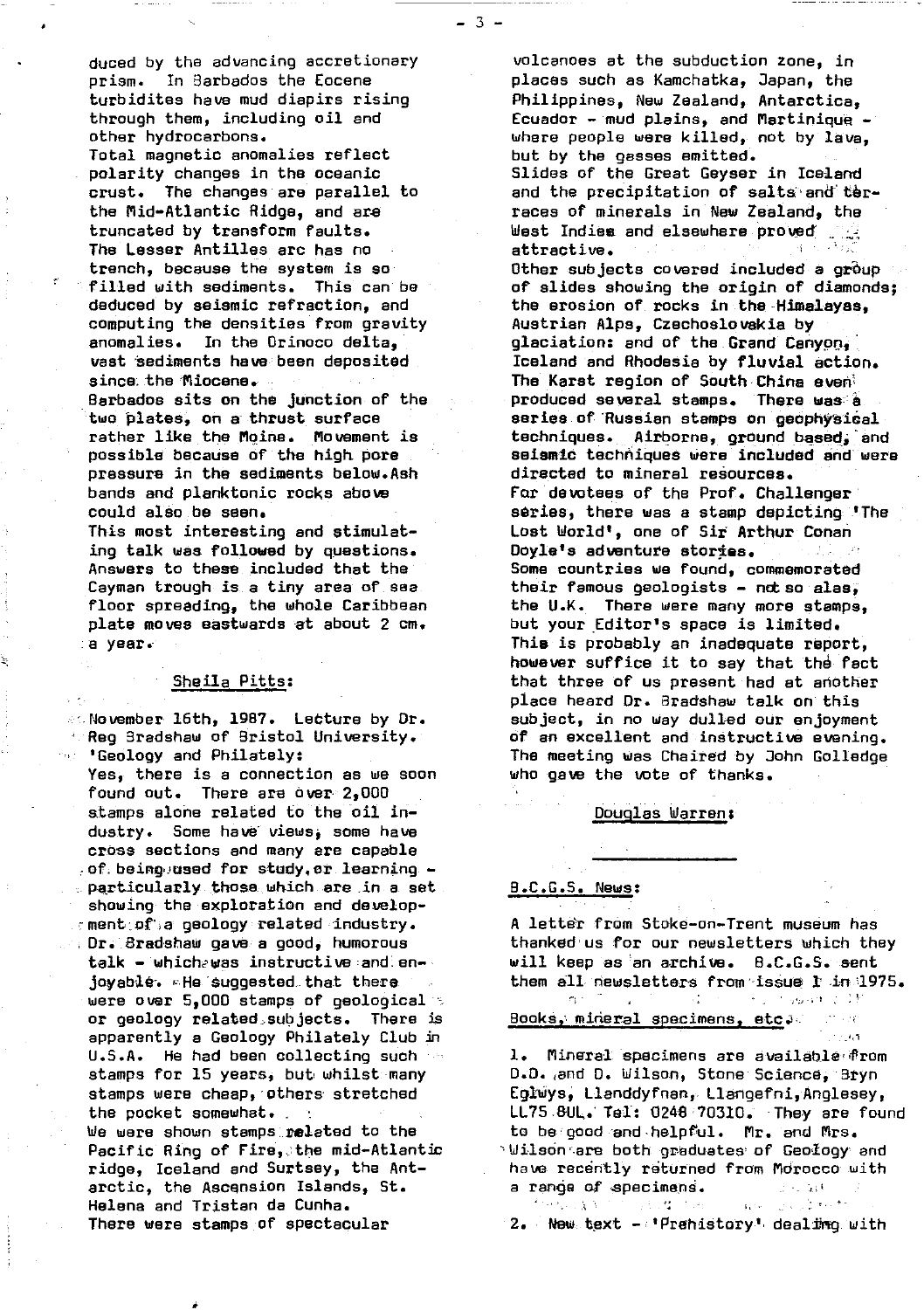developments in palaeontology from its origins. 219 pages, fully illustrated, published by Burke of 14 Beccles Rd., Norwich, Norfolk NR14 6JD. This looks a very well produced book and retails at £25.00 per copy.

3. A new magazine - 'Fossil Forum' devoted to the science of palaeontology. This should be of interest to all who are fossil enthusiasts. It is a quarterly with annual subscription costing £5. It is available from **Palaeo-Enterprises** Publications, <sup>39</sup> Drake Avenue, Torquay, Devon TQ2 6JU.

4. 3.C.G.S. have received a book catalogue from E. S. Brill of Holland containing scientific works: in many languages. Details from editor..

5. B.C.G.S. have a copy of the Geological Curators' Group leaflet RESCUE which details how to care for geological collections. Available from editor.

6. Guides Geologiques Regioneux,\_:. published by Masson S.A., 120, bd. Saint-Germain, 75280, Paris.

### Courses for the Public:

1. Summer Academy '88 - courses at British Universities. The Geology of 5.W. England at Exeter, Field Geology of N. Wales at Chester, Fossils at Sheffield, Natural History of the Gower at Swansea, the changing coast- coastal geomorphology at Swansea. Courses are for one week and cost **£179 fully inclusive. Details** from Summer Academy Office, School of Continuing Education, The. University, Canterbury, Kent CT2 7NX.

2. University of Bristol , The Minoans and Santorini, 8-22nd Sept.-, 1988. Cost **around £395.Details from editor or Dept. of Extra-Mural** Studies, University of Bristol, Wills Memorial Building, Queens Road, Bristol 358 1HR. Telephone 0272' 303622/303624.

3. University of Nottingham . Geology tours 1988. Short holidays in N. Wales 6-8th May; S. Lake District 24-26th June;. N. Devon and Cornwall 4-8th April; Brecon 7-9th October. Prices from £54 - £118. Foreign tours: a) Wlcanoes of Italy 2lst Aug-let Sept b) Geology and Wildlife in Kenya. 4th-20th December.

c) Iceland in 1989, 2 weeks.

Details from editor or Mrs. Sylvia Stephens, 14-22 Shakespeare Street, Nottingham, NG1 4FJ. Telephone: 0602 473022.

From the Papers :

## Meetings Secretary:

John Easter, 27 Fairlawn. Drive,. K ingsw inford, West Midlands. Tel: 0384 274916.

Hon. Secretary:

Paul Shilston, 16 St. Nicolas Gardens,<br>Kinos Norton Kings Norton, Birmingham 938 8TW. Tel: 021 459 3603

## **Editor:**

Andrew Rigby, Witley House, O.S. Hospital, Stourbridge.DY8 1OX. Tel:; 0384.390916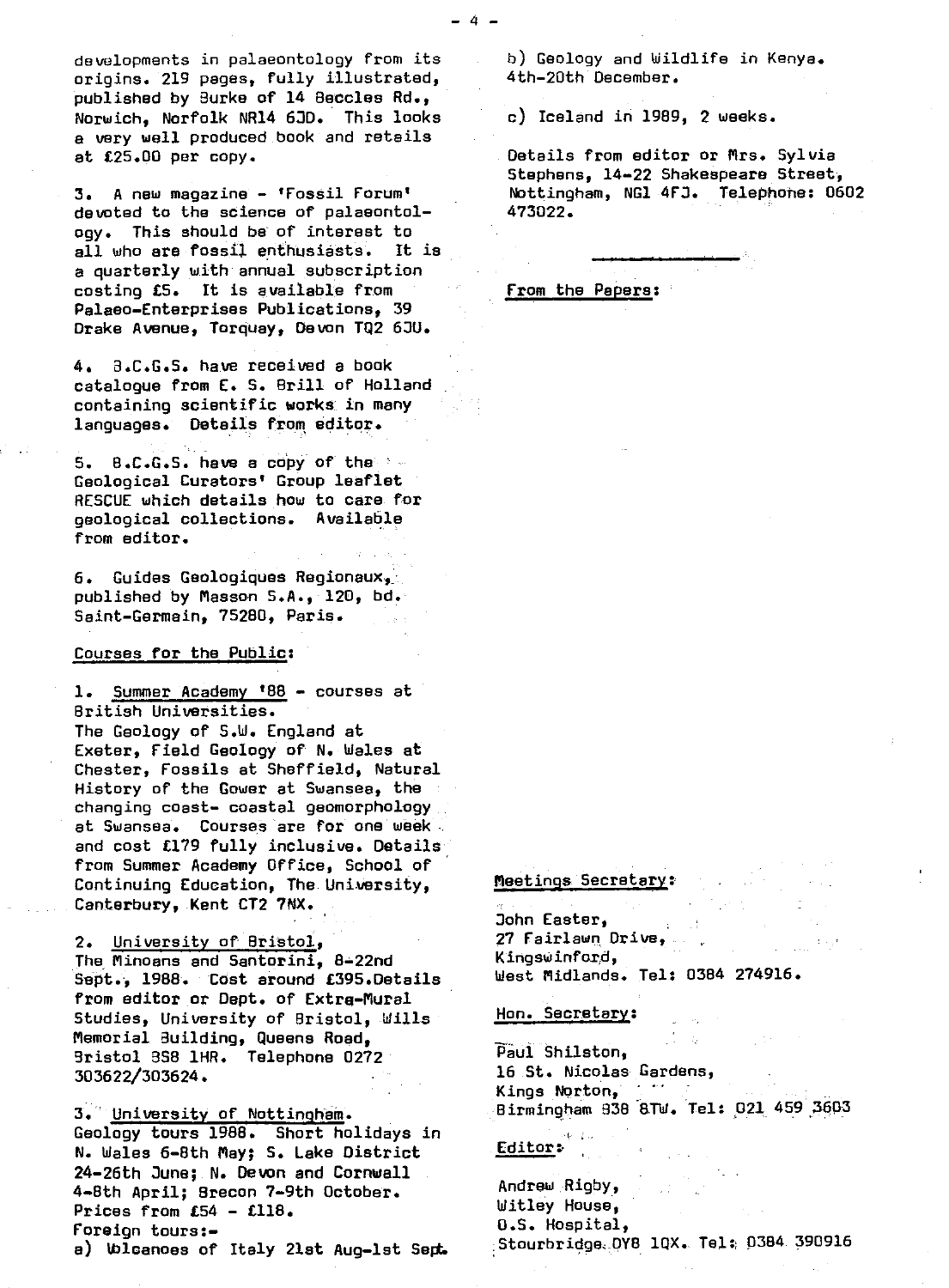